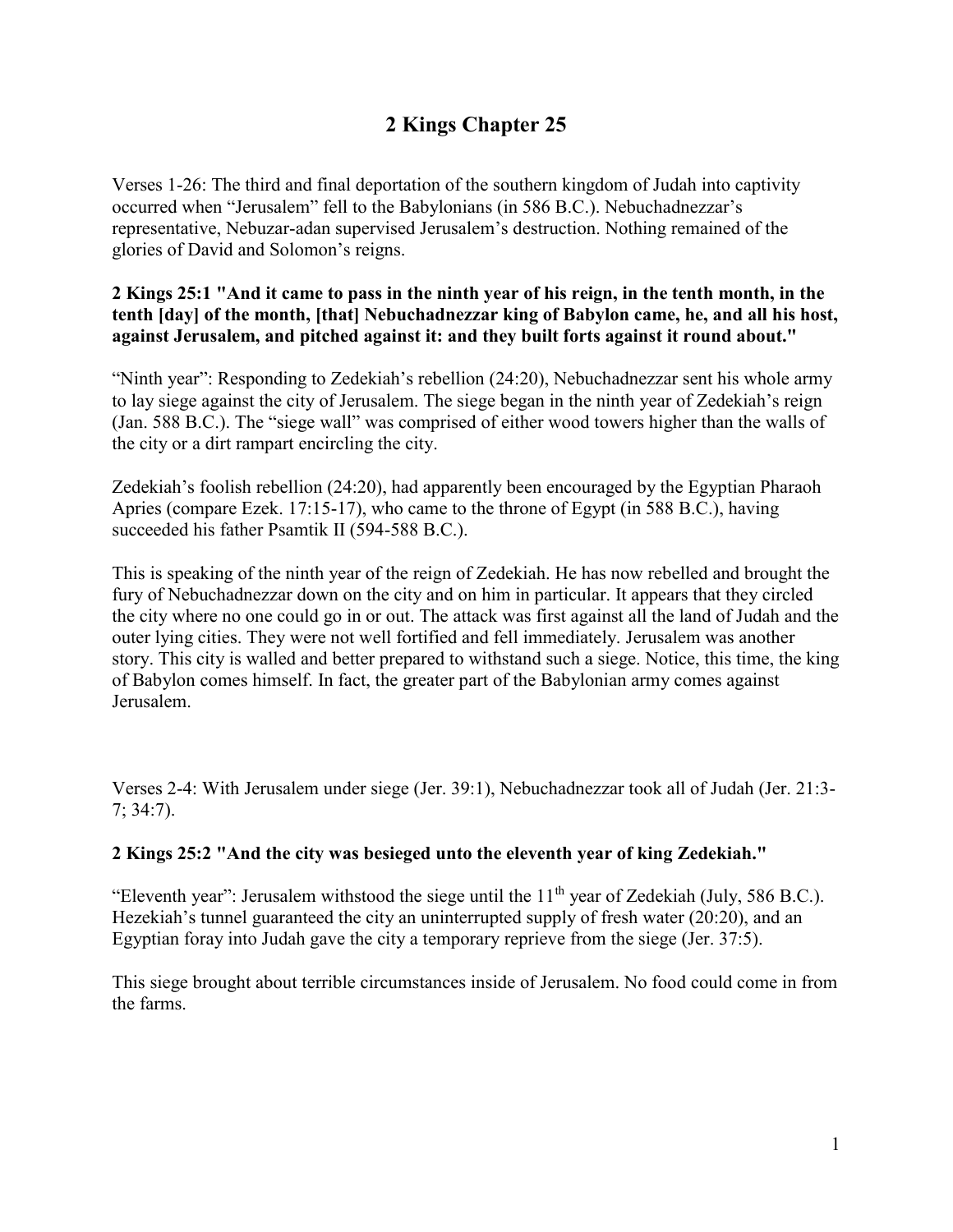Verses 3-4: The proud "city" fell, even as God had warned through Jeremiah the prophet (Jer. chapters 19 and 20; 25:1-11; chapters 27 and 28; 37:8-10, 17; 38:17-27).

### **2 Kings 25:3 "And on the ninth [day] of the [fourth] month the famine prevailed in the city, and there was no bread for the people of the land."**

"Famine": After a siege of 2-1/2 years, the food supply in Jerusalem ran out (Jer. 38:2-3).

The faces of the people grew black from the famine. They were nothing but skin over bones. This is one of the worst famines in recorded history. The famine was so great that parents ate their children and a third part of the city died from the famine. Jeremiah was in this city during this terrible famine. It took flour to make bread and there was not any to be had.

# **2 Kings 25:4 "And the city was broken up, and all the men of war [fled] by night by the way of the gate between two walls, which [is] by the king's garden: (now the Chaldees [were] against the city round about:) and [the king] went the way toward the plain."**

"The city was broken up": The two walls near the king's garden were probably located at the extreme southeast corner of the city, giving direct access to the Kidron Valley. This gave Zedekiah and his soldiers an opportunity to flee for their lives to the east.

This is saying that the king and his men escaped during the night. The city wall was broken into by the army on the north and Zedekiah broke out on the south. They stayed between the two walls as far as they could and then broke through the gate and ran away from the battle in Jerusalem.

# **2 Kings 25:5 "And the army of the Chaldees pursued after the king, and overtook him in the plains of Jericho: and all his army were scattered from him."**

"Plains of Jericho": Zedekiah fled toward the Jordan Rift Valley. Babylonian pursuers caught him in the Jordan Valley south of Jericho, about 20 miles east of Jerusalem.

The army pursued after Zedekiah and his men as soon as they knew they had fled. They would not let up following them because they knew Nebuchadnezzar would hold them responsible for capturing them. It seemed as soon as they had gotten out away into the plain, the men of war scattered and ran for their lives. They caught Zedekiah near Jericho.

# **2 Kings 25:6 "So they took the king, and brought him up to the king of Babylon to Riblah; and they gave judgment upon him."**

"Riblah": Located on the Orontes River about 180 miles north of Jerusalem, Riblah was Nebuchadnezzar's military headquarters for his invasion of Judah. This location was ideally situated as a field headquarters for military forces because ample provision could be found nearby (23:33). The captured traitor Zedekiah was brought to Nebuchadnezzar at Riblah, where he was blinded after witnessing the death of his sons. The execution of the royal heirs ensured the impossibility of a future claim to the throne or rebellion from his descendants. The blinding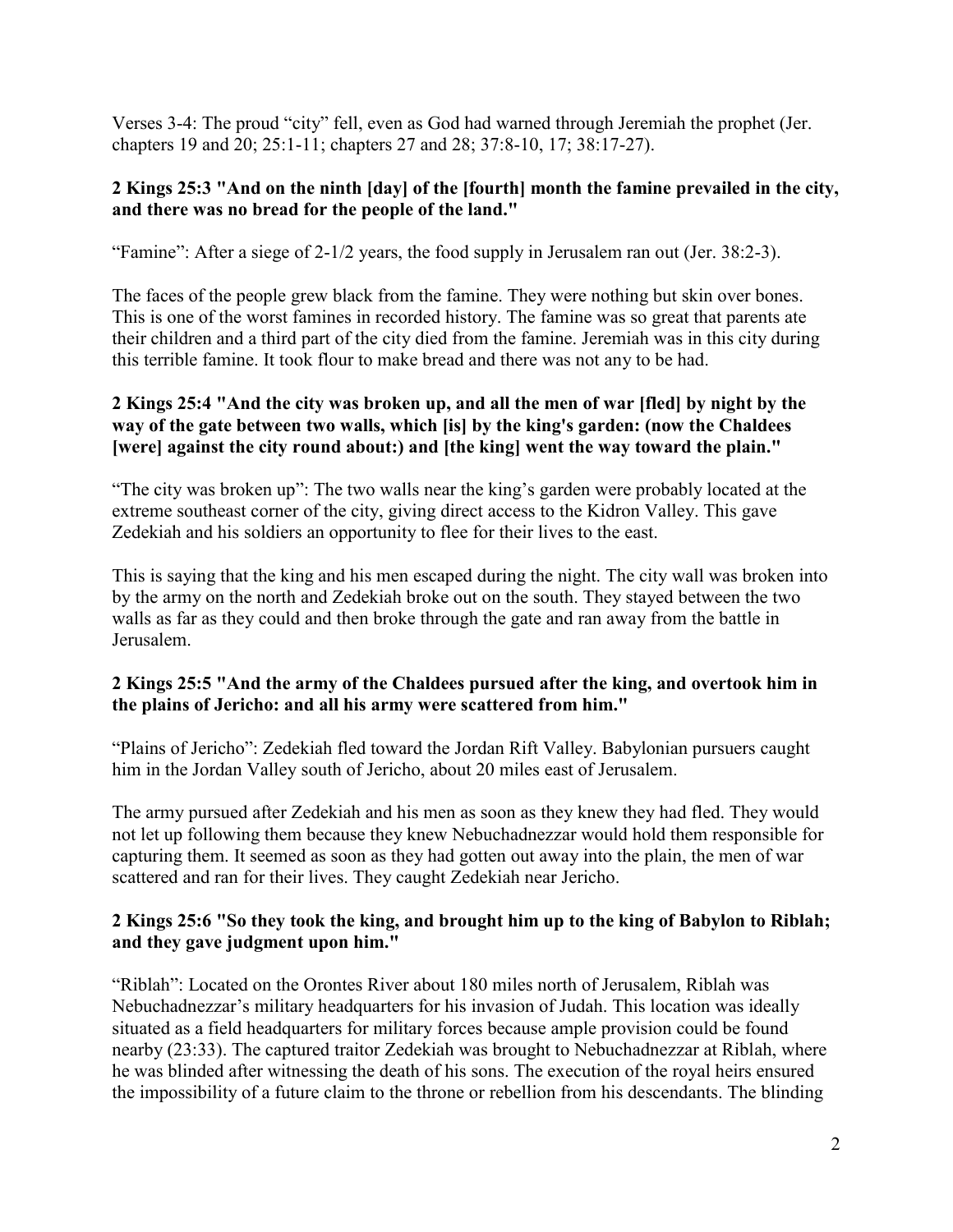made his own future rebellion or retaliation impossible. Jeremiah had warned Zedekiah that he would see Nebuchadnezzar (see notes on Jer. 32:2-5; 34:3), while Ezekiel had said he would not see Babylon (see note on Ezek. 12:10-13). Both prophecies were accurately fulfilled.

During the nearly two year siege of Jerusalem, Nebuchadnezzar had moved back into Riblah and set his headquarters up there. He could live more comfortably while this siege was taking place. Now his army has brought the king of Judah to him for judgment.

# **2 Kings 25:7 "And they slew the sons of Zedekiah before his eyes, and put out the eyes of Zedekiah, and bound him with fetters of brass, and carried him to Babylon."**

The dreadful prophecies of Jeremiah (Jer. 32:3-5; 34:1-3), and Ezekiel (Ezek. 12:12-13), concerning "Zedekiah" came to pass completely. Zedekiah was to die as a prisoner in "Babylon" (Jer. 52:11).

One of the most terrible things a person could experience is seeing your own children killed. These sons could be no more than youngsters since Zedekiah was 32 years old. They were killed, not for their offences, but for those of their father. Zedekiah saw them killed and then they put his eyes out. This form of cruel punishment is not unusual in this part of the world. He was chained feet and hands and humiliated even more in that he must be led to his captivity.

Verses 8-17: The capture and systematic plunder of "Jerusalem" is also recorded (in 2 Chronicles 36:17-19; Jer. 39:1-10; and Jer. 52:1-23).

# **2 Kings 25:8 "And in the fifth month, on the seventh [day] of the month, which [is] the nineteenth year of king Nebuchadnezzar king of Babylon, came Nebuzar-adan, captain of the guard, a servant of the king of Babylon, unto Jerusalem:"**

"Seventh day" (see note on Jer. 52:12). This was (Aug. 586 B.C.), one month after the Babylonian breakthrough of Jerusalem's walls (verses 2-4).

"Nebuzar-adan": He was the commander of Nebuchadnezzar's own imperial guard, sent by the king to oversee the destruction of Jerusalem. The dismantling and destruction of Jerusalem was accomplished by the Babylonians in an orderly progression.

# **2 Kings 25:9 "And he burnt the house of the LORD, and the king's house, and all the houses of Jerusalem, and every great [man's] house burnt he with fire."**

First, Jerusalem's most important buildings were burned.

1 Kings 9:7-8 "Then will I cut off Israel out of the land which I have given them; and this house, which I have hallowed for my name, will I cast out of my sight; and Israel shall be a proverb and a byword among all people:" "And at this house, [which] is high, every one that passeth by it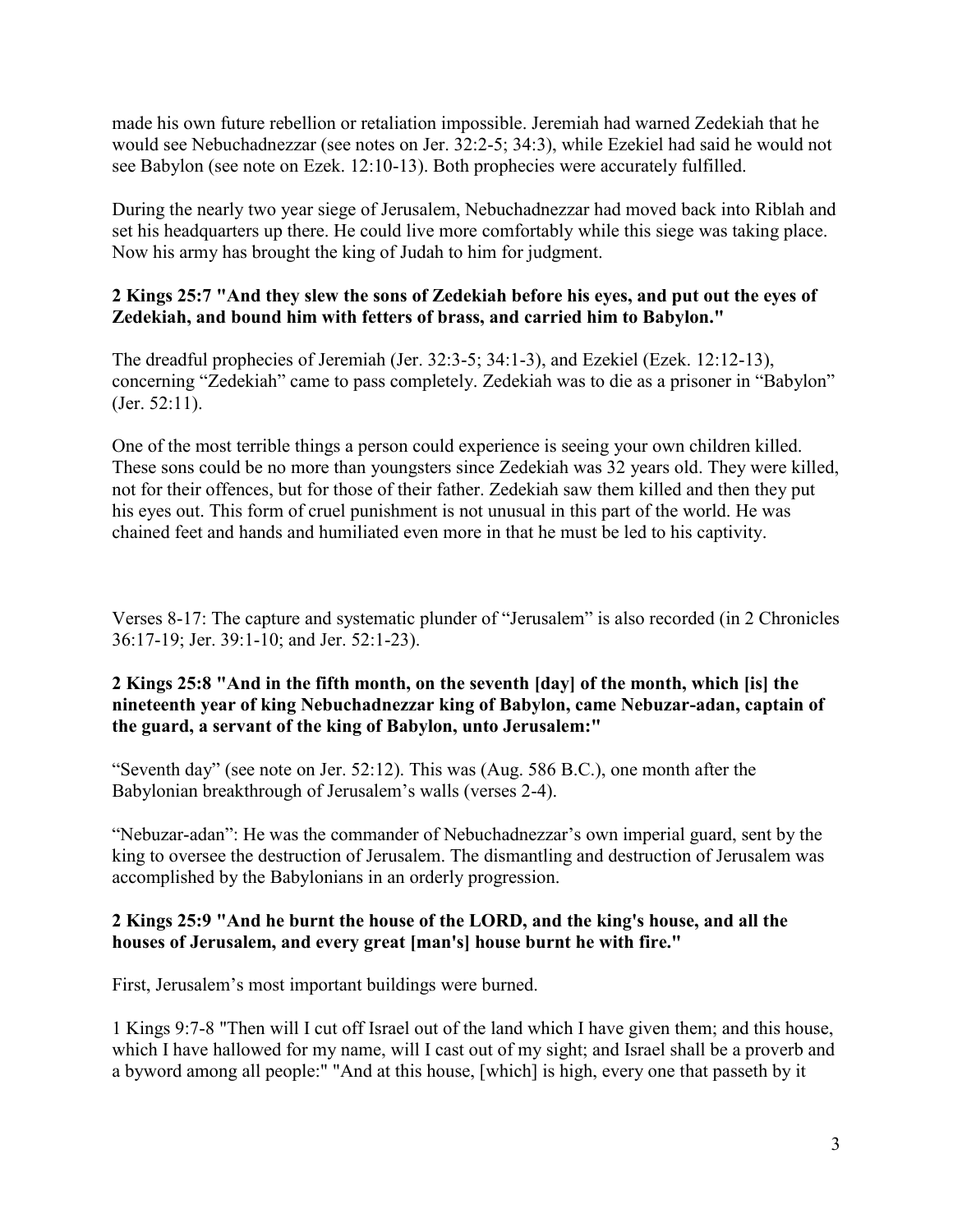shall be astonished, and shall hiss; and they shall say, Why hath the LORD done thus unto this land, and to this house?"

Babylon might have done the physical destruction, but this was ordained of God for the punishment of the people. The fire will purify these grounds where all of the false worship took place in God's own house.

# **2 Kings 25:10 "And all the army of the Chaldees, that [were with] the captain of the guard, brake down the walls of Jerusalem round about."**

Second, the Babylonian army tore down Jerusalem's outer walls, the city's main defense.

This beautiful walled city, which had been the envy of the whole known world in the time of Solomon, now lay in destruction. Their wall is completely destroyed also.

Verses 11-12: Third, Nebuzar-adan organized and led a forced march of remaining Judeans into exile in Babylon. The exiles included survivors from Jerusalem and those who had surrendered to the Babylonians before the capture of the city. Only poor, unskilled laborers were left behind to tend the vineyards and farm the fields.

# **2 Kings 25:11 "Now the rest of the people [that were] left in the city, and the fugitives that fell away to the king of Babylon, with the remnant of the multitude, did Nebuzar-adan the captain of the guard carry away."**

Whom neither the sword nor famine had destroyed, who were eight hundred and thirty-two persons (Jer. 52:29), being members and traders of that city. For it is likely that there were very many more of the country people who were fled thither, who were left with others of their brethren to manure the land, as it here follows.

"The remnant of the multitude": To wit, of the inhabitants of the country.

"Nebuzar-adan": Took the residue of the better sort, both those who still were faithful to their country and those who had gone over to the Babylonian side. And the residue of the common folks, who were likely to prove useful in some settlement or other, and carried both these classes with him.

#### **2 Kings 25:12 "But the captain of the guard left of the poor of the land [to be] vinedressers and husbandmen."**

"Of the poor": The poorest of the land. The word was so rendered above in (2 Kings 24:14). Now that the great houses and their inhabitants were gone and the craftsmen also, the life became no better than that of the nomads. And the people left behind could only turn to keeping the land in cultivation. Jeremiah (Jer. 39:10), calls them "the poor of the people" which had nothing.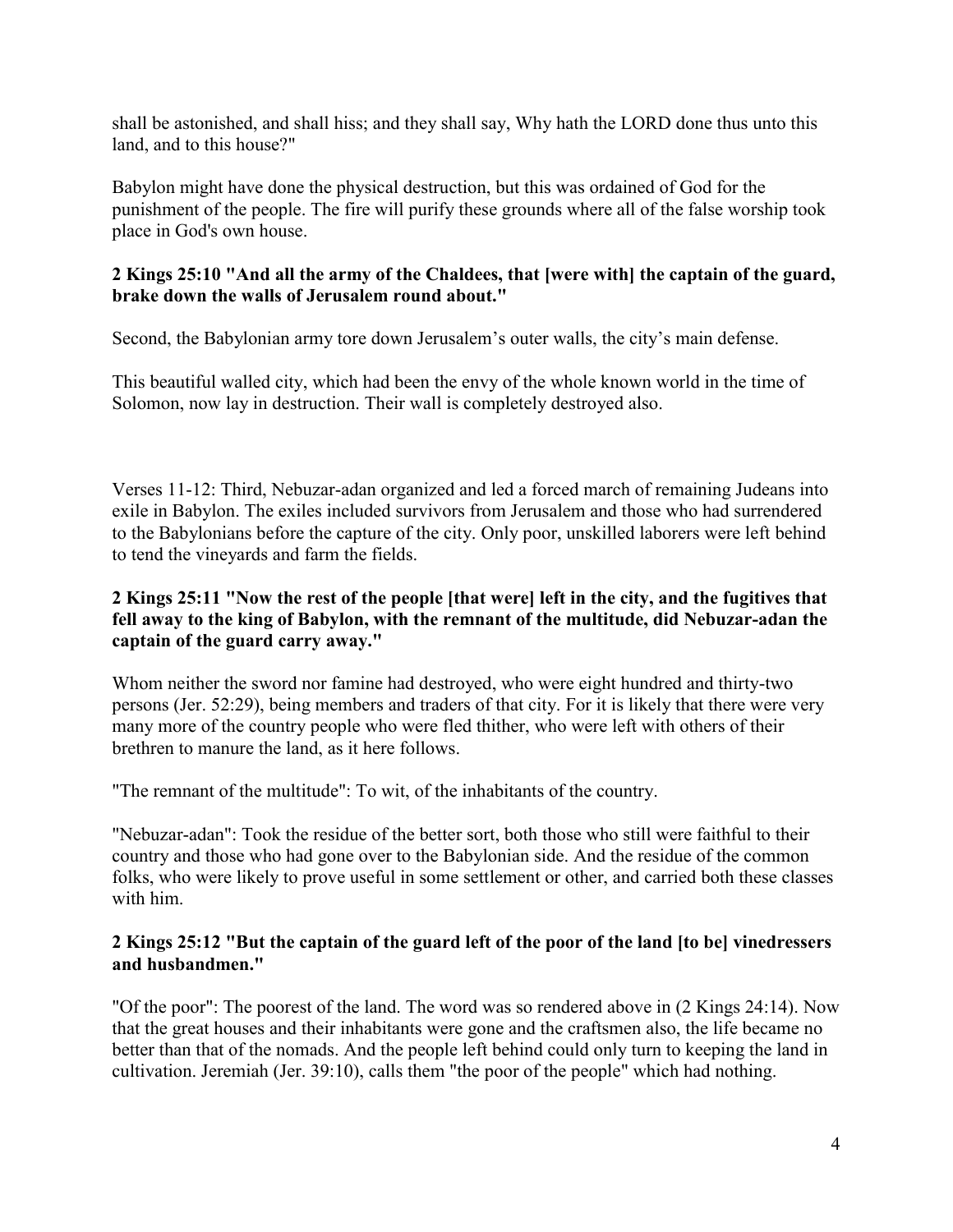The people who remained were divided into two groups. The farmers and wine dressers were left behind, and everyone else who was not killed were taken captive. It was a separation of the upper-class and the poor.

Verses 13-17: Fourth, the items made with precious metals in the temple were carried away to Babylon (see notes on 1 Kings 7:15-49).

# **2 Kings 25:13 "And the pillars of brass that [were] in the house of the LORD, and the bases, and the brasen sea that [was] in the house of the LORD, did the Chaldees break in pieces, and carried the brass of them to Babylon."**

The two pillars in the temple, Jachin and Boaz. Benjamin of Tudela says, that in the church of St. Stephen in Rome these pillars now are with the name of Solomon engraved on each. And the Jews at Rome told him, when there (in the twelfth century), that on the ninth of Ab (the day the temple was destroyed), every year sweat was found upon them like water. The one, I suppose, will equally be believed as the other, since it is here expressly said that the Chaldeans broke them in pieces. From hence, to the end of (2 Kings 25:17), is the same with (Jeremiah 52:7), where it is rather more largely and fully expressed. Only there is this difference here (in 2 Kings 25:17), the height of the chapiter of a pillar is said to be three cubits, there five cubits; for the reconciliation of which (see Jer. 52:22).

The reason for breaking them up was because they were so heavy. The pillars of brass were the ones that had been named Jachin and Boaz. There was no thought given to the workmanship of these things. They just wanted the metal.

# **2 Kings 25:14 "And the pots, and the shovels, and the snuffers, and the spoons, and all the vessels of brass wherewith they ministered, took they away."**

The word used is translated by, "caldrons" (in Jer. 52:18), and "ash-pans" (in Exodus 27:3), the latter is probably right.

"And the shovels": Appurtenances of the altar of burnt sacrifice.

"And the snuffers": Rather, the knives.

"And the spoons": Or, incense-cups.

"And all the vessels of brass": Wherewith they ministered. It appears that after the two previous spoliations of the temple by Nebuchadnezzar, (in 605 and 597 B.C.). Wherein so many of the costlier vessels had been carried off (Dan. 1:2; 2 Kings 24:13). The ministrations had to be performed mainly with vessels of bronze.

"Took they away": Soldiers are often represented in the Assyrian sculptures as carrying off vessels from temples, apparently on their own account.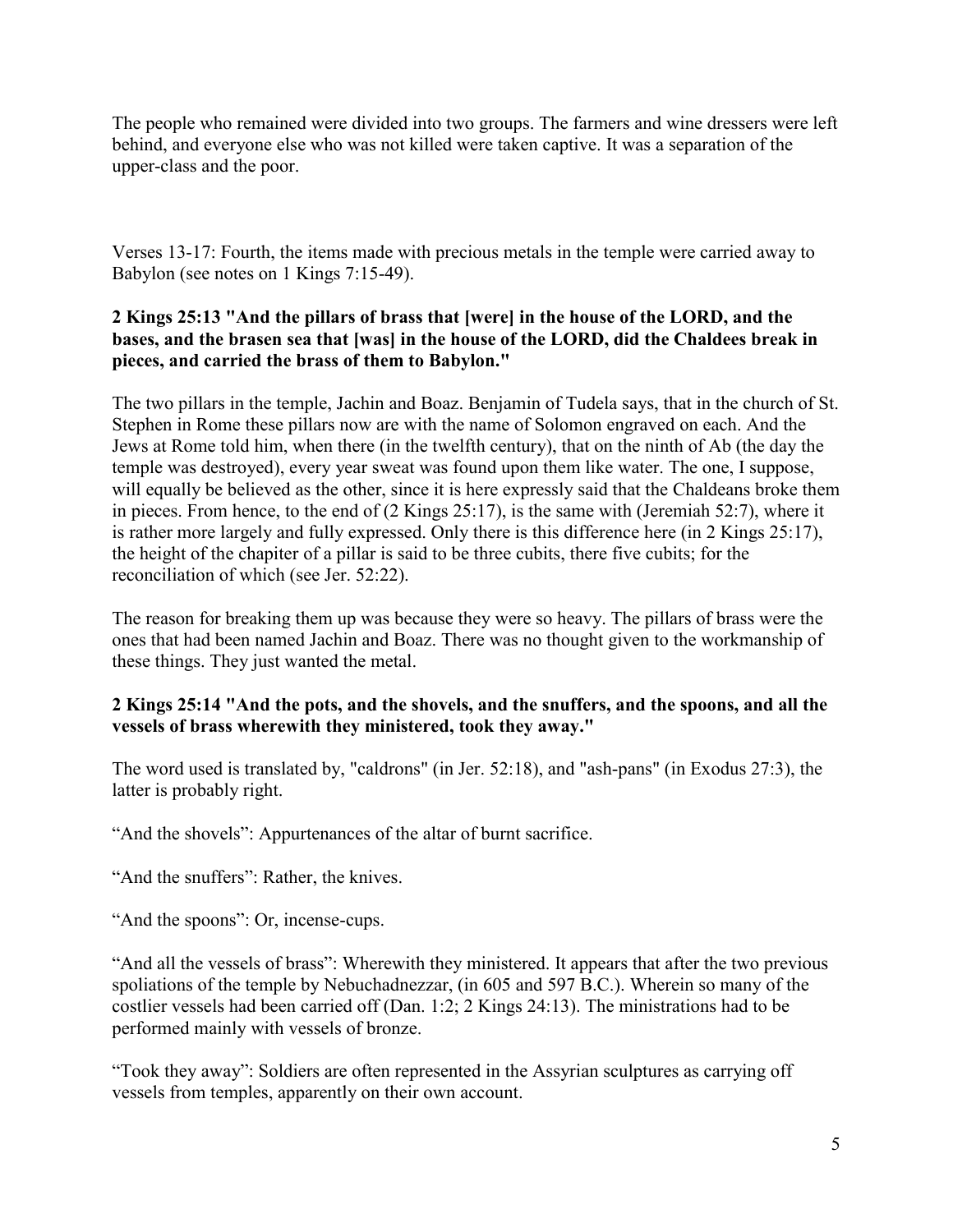# **2 Kings 25:15 "And the firepans, and the bowls, [and] such things as [were] of gold, [in] gold, and of silver, [in] silver, the captain of the guard took away."**

Rather, the snuff-dishes (Exodus 25:38; 1 Kings 7:50).

"And the bowls": Or basins (Exodus 12:22; 1 Kings 7:50; 2 Chron. 4:8). Of these Solomon made one hundred, all in gold.

"And such things as were of gold, in gold": The "and" supplied by our translators would be better omitted. The writer means that of the articles enumerated some were in gold and some in silver, though probably the greater part was in bronze.

"And of silver, in silver, the captain of the guard took away" (compare Jer. 52:19).

They did not break these up, because they were not too heavy to carry. These also might be used in the form they were already in. They would find out much later that the use of these vessels for other purposes than what they were intended greatly displeased God.

#### **2 Kings 25:16 "The two pillars, one sea, and the bases which Solomon had made for the house of the LORD; the brass of all these vessels was without weight."**

A nominative absolute.

"All these vessels": Those just mentioned, the two pillars, etc.

"Without weight": A natural hyperbole closely resembling one which we often meet with in Assyrian accounts of the plunder carried off from conquered towns. "Spoils without number was carried off"

Being without weight, just means there was a great deal of it. They were extremely heavy.

**2 Kings 25:17 "The height of the one pillar [was] eighteen cubits, and the chapiter upon it [was] brass: and the height of the chapiter three cubits; and the wreathen work, and pomegranates upon the chapiter round about, all of brass: and like unto these had the second pillar with wreathen work."**

"Three cubits" (see note on Jer. 52:22).

These pillars were 24 feet high plus the chapiter was 4-1/2 feet high. This chapiter of brass was engraved beautifully. To destroy these was a great shame, but they were too large to transport in one piece.

Verses 18-21: Nebuzar-adan executed several prominent people. Among them, priest, military official, and some of that were "in the king's presence". With Judah's leaders' dead or deported,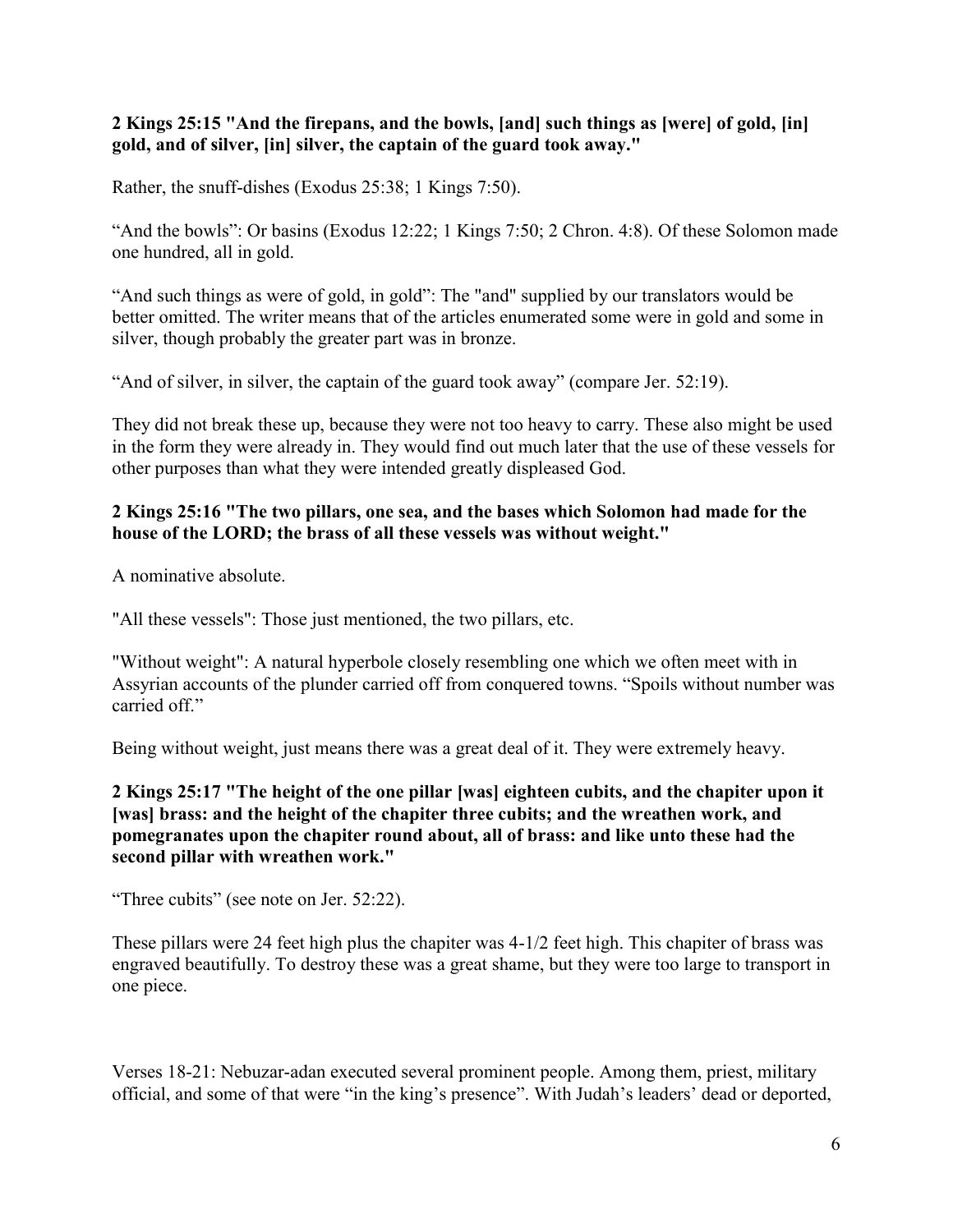the city all but gone, and the people taken captive, the long exile began. Not until (538 B.C.), shortly after the Persian king Cyrus conquered Babylon, would the Israelites start to reoccupy their homeland (2 Chron. 36:22-23; Ezra chapters 1 and 2).

Fifth, Nebuzar-adan took Jerusalem's remaining leaders to Riblah, where Nebuchadnezzar had them executed. This insured that they would never lead another rebellion against Babylon.

# **2 Kings 25:18 "And the captain of the guard took Seraiah the chief priest, and Zephaniah the second priest, and the three keepers of the door:"**

"Seraiah": Seraiah was the grandson of Hilkiah (22:4, 8; 1 Chron. 6:13-14), and an ancestor of Ezra (Ezra 7:1). Even though Seraiah was executed, his sons were deported (1 Chron. 6:15).

Seraiah's sons were not executed (1 Chron. 6:15); the godly Ezra would descend from Seraiah (Ezra 7:1).

# **2 Kings 25:19 "And out of the city he took an officer that was set over the men of war, and five men of them that were in the king's presence, which were found in the city, and the principal scribe of the host, which mustered the people of the land, and threescore men of the people of the land [that were] found in the city:"**

"Five men of them that were in the king's presence": R.V. (Revised Version 1885 (RV1885). The Revised Version was a revision of the King James Authorized Version, commissioned by the Church of England), that saw the king's face. For the expression (compare Esther 1:14).

"Officer that was set over the men of war": And the five persons admitted to closest intimacy with the king, together with the scribe, represented the remaining conspicuous persons in the city. Seraiah and the others were prominent among the servants of the temple.

"Principal scribe of the host": The "R.V. states" the scribe, the captain of the host. This was the chief military secretary, Secretary at War. Some would render "the scribe of the captain of the host" and suggest that his superior officer had been already taken away, or had fled.

"Three score men of the people of the land": These, though undefined, had made themselves obnoxious in some way or other. Or else they would not have been taken and put to death among the distinguished people named before them.

This is speaking of the religious leaders and the civil leaders in the land being taken separately. The king of Babylon feels that they must not leave them with the people because they might lead the people into revolt.

# **2 Kings 25:20 "And Nebuzar-adan captain of the guard took these, and brought them to the king of Babylon to Riblah:"**

See the comment on "verse 6". Two batches of prisoners seem to have been brought before Nebuchadnezzar at Riblah. First, the most important of all the captives, Zedekiah and his sons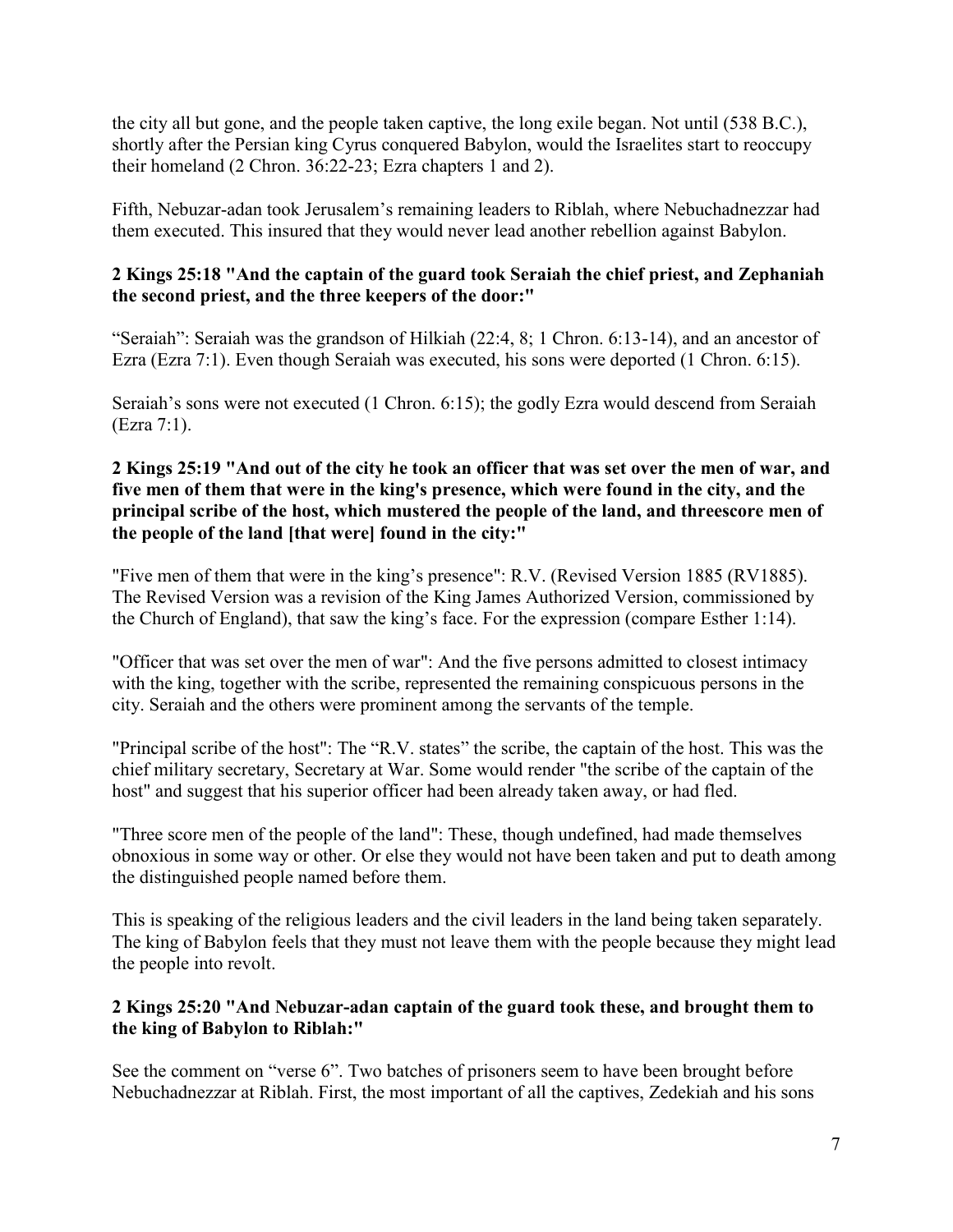(verses 6-7). Then a month later, Seraiah the high priest, and the other persons enumerated (in verses 18-19). The remaining prisoners were no doubt brought also by Nebuzar-adan to Riblah, but were not conducted into the presence of the king.

# **2 Kings 25:21 "And the king of Babylon smote them, and slew them at Riblah in the land of Hamath. So Judah was carried away out of their land."**

"Judah was carried away out of their land": Exile was the ultimate curse brought upon Judah because of her disobedience to the Mosaic Covenant (Lev. 26:33; Deut. 28:36, 64). The book of Lamentations records the sorrow of Jeremiah over the destruction of Jerusalem.

Nebuchadnezzar is the king of Babylon. He is aware the power that these people might have would be dangerous to his keeping the rest of people under his control. The captain brought them for the king to judge. His judgment is that they must die. He had them killed at Riblah, instead of taking them back to Babylon.

Verses 22-30: The books of Kings conclude with this brief epilogue. Despite the punishment of the Lord experienced by Israel and Judah, the people were still rebellious (verses 22-26). However, due to the Lord's mercy the house of David endured (verses 27-30). The books of Kings end with a note of hope.

# **2 Kings 25:22 "And [as for] the people that remained in the land of Judah, whom Nebuchadnezzar king of Babylon had left, even over them he made Gedaliah the son of Ahikam, the son of Shaphan, ruler."**

"Gedaliah" In an attempt to maintain political stability Nebuchadnezzar appointed a governor from an important Judean family.

A more detailed account of Gedaliah's activities is found (in Jer. 40:7 – 41:18). Gedaliah's grandfather, Shaphan, was Josiah's secretary, who had implemented that king's reforms (22:3). His father, Ahikam, was part of Josiah's delegation sent to Huldah (22:14), and a supporter of the prophet Jeremiah (Jer. 26:24).

Gedaliah was from a prominent Jerusalem family, his grandfather a scribe during the reign of Josiah, his father a member of the mission sent to Huldah. The prophet Jeremiah was allowed to stay and assist him (Jer. 39:11-14; 40:1-5).

Jeremiah was spared by the "king of Babylon" and went to assist "Gedaliah" who became the provisional governor of "Judah" for Babylon (Jer. 39:11-14; 40:1-6). Confirmation of Gedaliah's importance comes from an imprint on a clay seal found at Lachish.

Gedaliah was Hebrew, but he was not descended from the royal family. Jeremiah the prophet remained in Judah. He was not carried into Babylon. Ahikam had protected Jeremiah earlier. It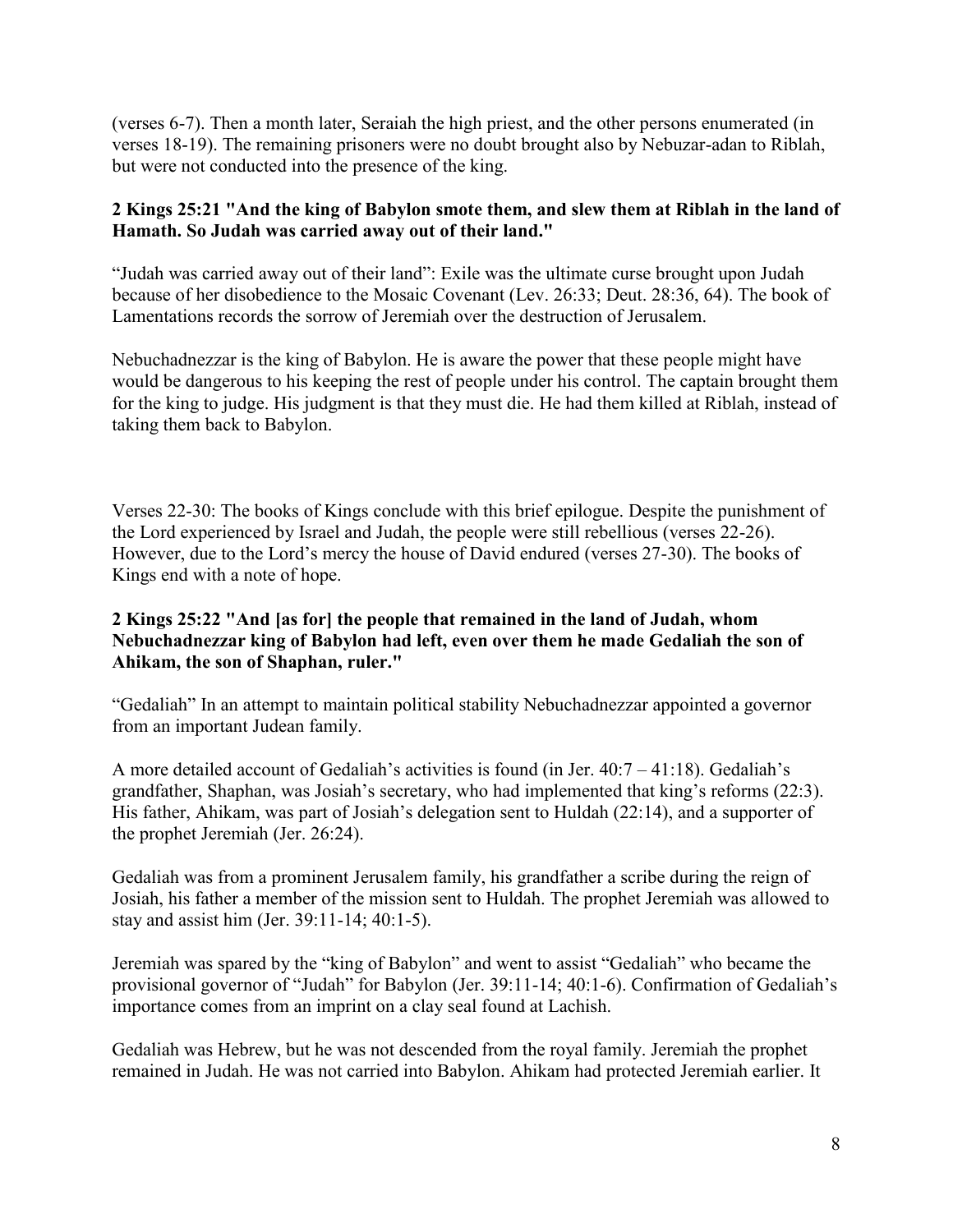appears that perhaps his influence over Gedaliah had saved Jeremiah. Of course, we know that God really saved Jeremiah. The people immediately went back to farming.

Verses 23-26: Full details relative to the governorship of "Gedaliah," his murder, and the subsequent flight of the Jewish refugees to "Egypt" are given (in Jeremiah  $40:7 - 43:7$ ).

# **2 Kings 25:23 "And when all the captains of the armies, they and their men, heard that the king of Babylon had made Gedaliah governor, there came to Gedaliah to Mizpah, even Ishmael the son of Nethaniah, and Johanan the son of Careah, and Seraiah the son of Tanhumeth the Netophathite, and Jaazaniah the son of a Maachathite, they and their men."**

"Mizpah": Located about 8 miles north of Jerusalem, Mizpah became the new center of Judah. Mizpah might have been one of the few towns left standing after the Babylonian invasion.

These captains of these armies were the ones that had fled Jerusalem and hid until the battle in Jerusalem was over. Now they have come back to join in with Gedaliah. They brought with them their men that were under them.

# **2 Kings 25:24 "And Gedaliah sware to them, and to their men, and said unto them, Fear not to be the servants of the Chaldees: dwell in the land, and serve the king of Babylon; and it shall be well with you."**

"Sware": As governor, Gedaliah pledged to the remaining people that loyalty to the Babylonians would ensure their safety.

Gedaliah had offered them the right to work and not be taken captive to Babylon. Gedaliah wanted peace. He knew that they would be valuable to the cleaning up and rebuilding that needed to be done. He had forgotten they were military men. He had also forgotten that he was not of the royal family and would not be recognized as king by these men.

Verses 25-26: "Jews" is a reference to the Judeans; that is, to the men of Judah. Chaldeans is used to designate people from the land of the "Chaldees" (Babylon), the southern area of the Tigris and Euphrates rivers. From as early as Abraham to as late as Jesus, "Egypt" was commonly a place of safety in times of international crisis.

#### **2 Kings 25:25 "But it came to pass in the seventh month, that Ishmael the son of Nethaniah, the son of Elishama, of the seed royal, came, and ten men with him, and smote Gedaliah, that he died, and the Jews and the Chaldees that were with him at Mizpah."**

"Seventh month": October, 586 B.C., two months after the destruction of Jerusalem (verse 8).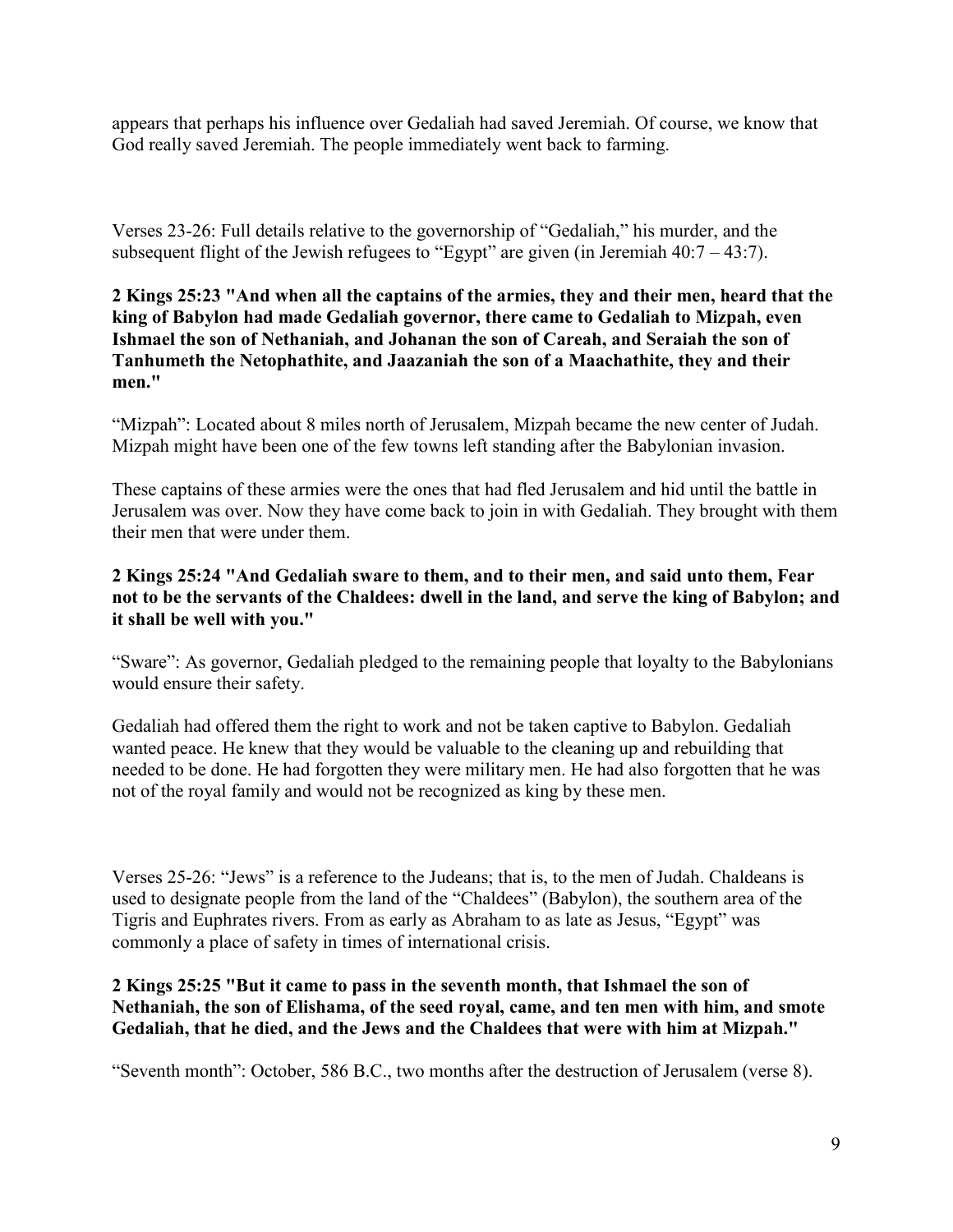"Ishmael": Elishama, Ishmael's grandfather, was a secretary under Jehoiakim (Jer. 36:12; 41:1). Ishmael probably assassinated Gedaliah because he wished to reestablish the kingship in Judah with himself as king, since he was of royal blood.

This Ishmael was probably a descendent of the royal family. The connection is not told in the Scriptures however. Gedaliah had just reigned 2 months when this incident occurs. Probably what happened was they came to see him, and he suspected nothing. They possibly caught him unawares and killed him and his men. His guard seemed to consist of soldiers of the Chaldees.

### **2 Kings 25:26 "And all the people, both small and great, and the captains of the armies, arose, and came to Egypt: for they were afraid of the Chaldees."**

"Came to Egypt": Fearing reprisals from the Babylonians, the people fled to Egypt.

There was reason to fear the army of the Chaldees and this would certainly be found out. They felt they might be safe in Egypt, because Egypt was having problems with the Chaldees themselves. The poor people and Jeremiah who had been left behind, went with these captains for safety.

Verses 27-30: Even during judgment, God did not forget His promises. Nebuchadnezzar's successor, Evil-Merodach," released Jehoiachin" from prison, probably to stay in good graces with the Jewish people. And with this act, David's line was preserved. Jehoiachin's release also foreshadowed the Jewish people's release from captivity (2 Chron. 36:22-23; Ezra chapters 1 and 2).

Nebuchadnezzar died in 561 B.C. After his death, "Jehoiachin" was released and given royal privileges until his death. Ration tablets from the later reign of King Nabonidus of "Babylon" (555-539 B.C.), record the name of Jehoiachin among the recipients.

**2 Kings 25:27 "And it came to pass in the seven and thirtieth year of the captivity of Jehoiachin king of Judah, in the twelfth month, on the seven and twentieth [day] of the**  month, [that] Evil-merodach king of Babylon in the year that he began to reign did lift up **the head of Jehoiachin king of Judah out of prison;"**

"Seven and thirtieth year" (March, 561 B.C.), Jehoiachin was about 55 years old (24:8).

"Evil-merodach": The son and successor of Nebuchadnezzar, he ruled as king of Babylon (from 562-560 B.C.). To gain favor with the Jews, the king released Jehoiachin from his imprisonment and gave him special privileges.

Evil-merodach reigned in the stead of Nebuchadnezzar. Some believe his real name was Avilmarduk. Jehoiachin had been in prison for 36 years.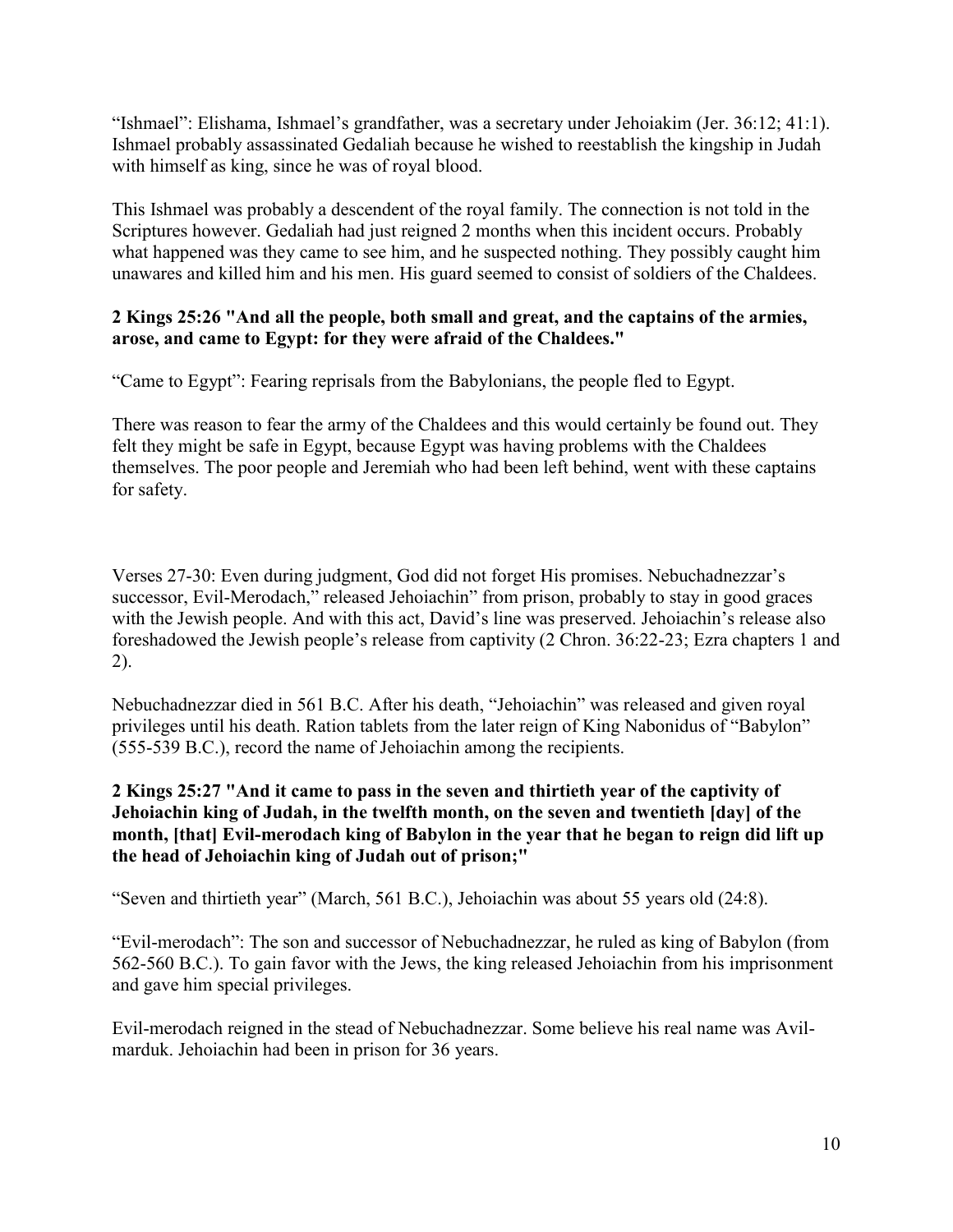Verses 28-30: "Spake kindly to him": This good word from the king of Babylon to the surviving representative of the House of David served as a concluding reminder of God's good Word to David. Through the curse of exile, the dynasty of David had survived. There was still hope that God's good word to David concerning the seed who will build God's temple and establish God's eternal kingdom would be fulfilled (2 Sam. 12-16). The book of 2 Kings opened with Elijah being carried away to heaven, the destination of all those faithful to God. The book ends with Israel and then Judah, being carried away to pagan lands as a result of failing to be faithful to God.

#### **2 Kings 25:28 "And he spake kindly to him, and set his throne above the throne of the kings that [were] with him in Babylon;"**

"Set his throne above the throne of the kings": Gave him precedence of the other captive kings who were kept at the Babylonian court by way of enhancing its glory (compare Judges 1:7). And probably marked this precedence by allowing him a higher chair of state in the royal hall. So Cyrus kept Croesus king of Lydia at his court.

He showed him the honor due a king in exile. His father, Nebuchadnezzar, probably never forgave him for his treachery when he broke away from him in Judah. The son does not remember all of that and feels sorry for him. He sets him up as if he were a king.

# **2 Kings 25:29 "And changed his prison garments: and he did eat bread continually before him all the days of his life."**

Rather, and he (i.e., Jehoiachin), changed his prison garments. That is to say, he discarded them for others more suitable to his new condition. Joseph did the same when taken from prison to the Egyptian court (Gen. 41:14).

"He did eat bread continually before him": Jehoiachin became a perpetual guest at the royal table (Compare 2 Sam. 9:10-13).

It appears that he actually lived in the house of the king. He was dressed as a king and he ate the food of a king the rest of his life.

#### **2 Kings 25:30 "And his allowance [was] a continual allowance given him of the king, a daily rate for every day, all the days of his life."**

For the maintenance of his little court. Literally, and, (as for), his allowance a continual allowance was given him from the king, a day's portion in its day.

"All the days of his life": Jehoiachin's life. He may have died before Evil-merodach was murdered. There would be nothing strange in this, considering his age and his thirty-seven years of imprisonment. The writer evidently dwells with pleasure on this faint gleam of light amid the darkness of the exile. It was a kind of foreshadowing of the pity which afterwards was to be extended to the captive people. When the divine purpose had been achieved, and the exile had done its work of chastisement and purification (Compare Psalm 106:46; Ezra 9:9; Neh. 2:2).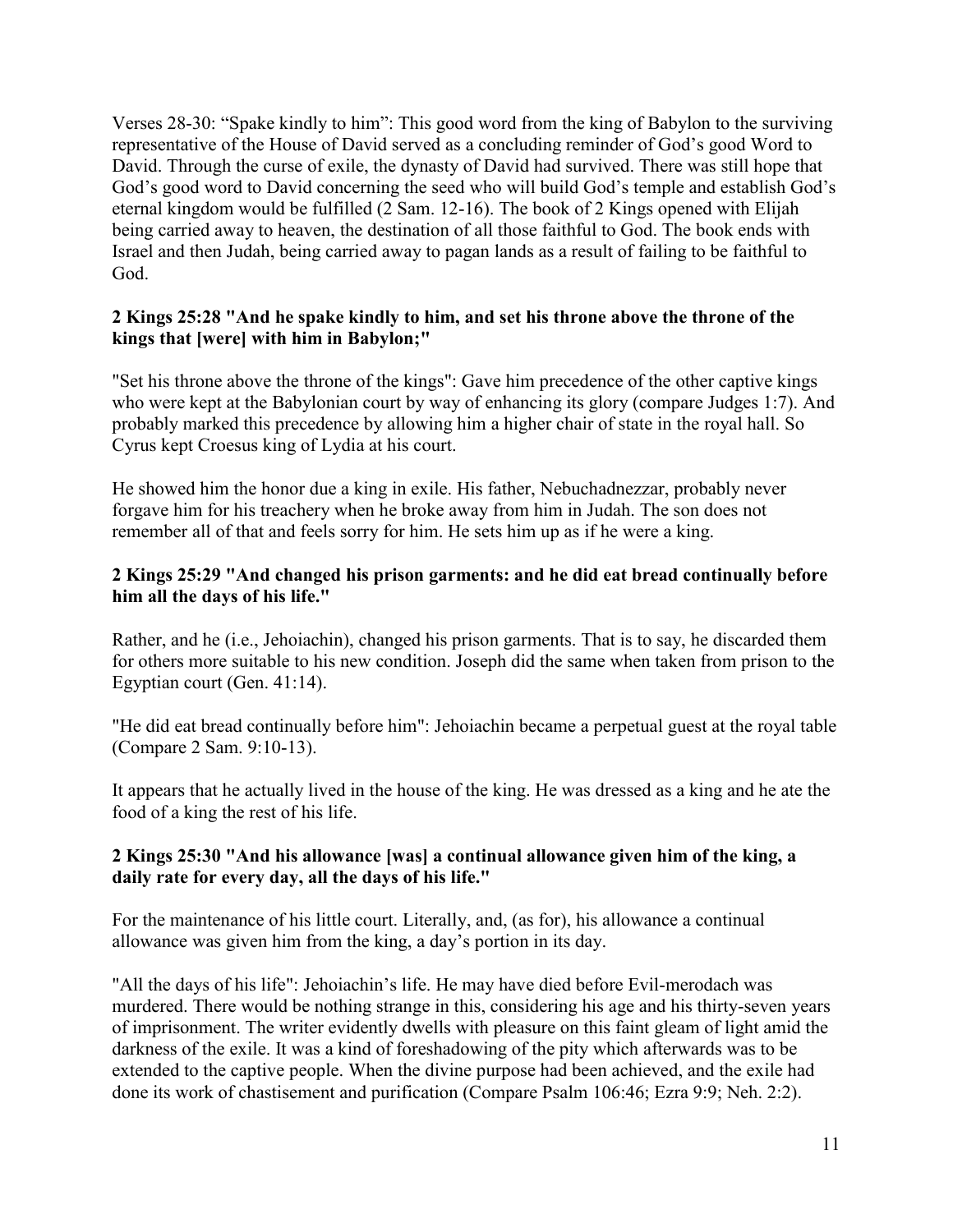We see that the king had compassion on him and he had the necessities of life furnished to him for the continuation of his life. If we learn but one lesson from all of this book it should be that blessings are abundant for those who keep the commandments of God and are faithful to him. The other side is that judgment comes to those who turn away from God to false gods.

# **2 Kings Chapter 25 Questions**

- 1. In verse 1, who attacked Jerusalem?
- 2. How long would the battle last?
- 3. Why did it take so long to defeat Jerusalem?
- 4. What year of Zedekiah's reign was the war over?
- 5. When did the famine begin in Jerusalem?
- 6. The faces of the people grew from the famine.
- 7. What terrible thing did the people do because of the famine?
- 8. What caused the men of war and Zedekiah to run at midnight?
- 9. What prophet was in Jerusalem at this time?
- 10.Where did the army of the Chaldees catch Zedekiah?
- 11.Where did they take him to be judged?
- 12.Who judged him?
- 13.What did they do to his young sons?
- 14.What was the other punishment of Zedekiah?
- 15.Where did they take him?
- 16.What happened to Jerusalem?
- 17.What happened to the walls of Jerusalem?
- 18.Why did they leave the poor people in Jerusalem and not take them captive?
- 19.What does verse 13 say they broke up and took away for the brass?